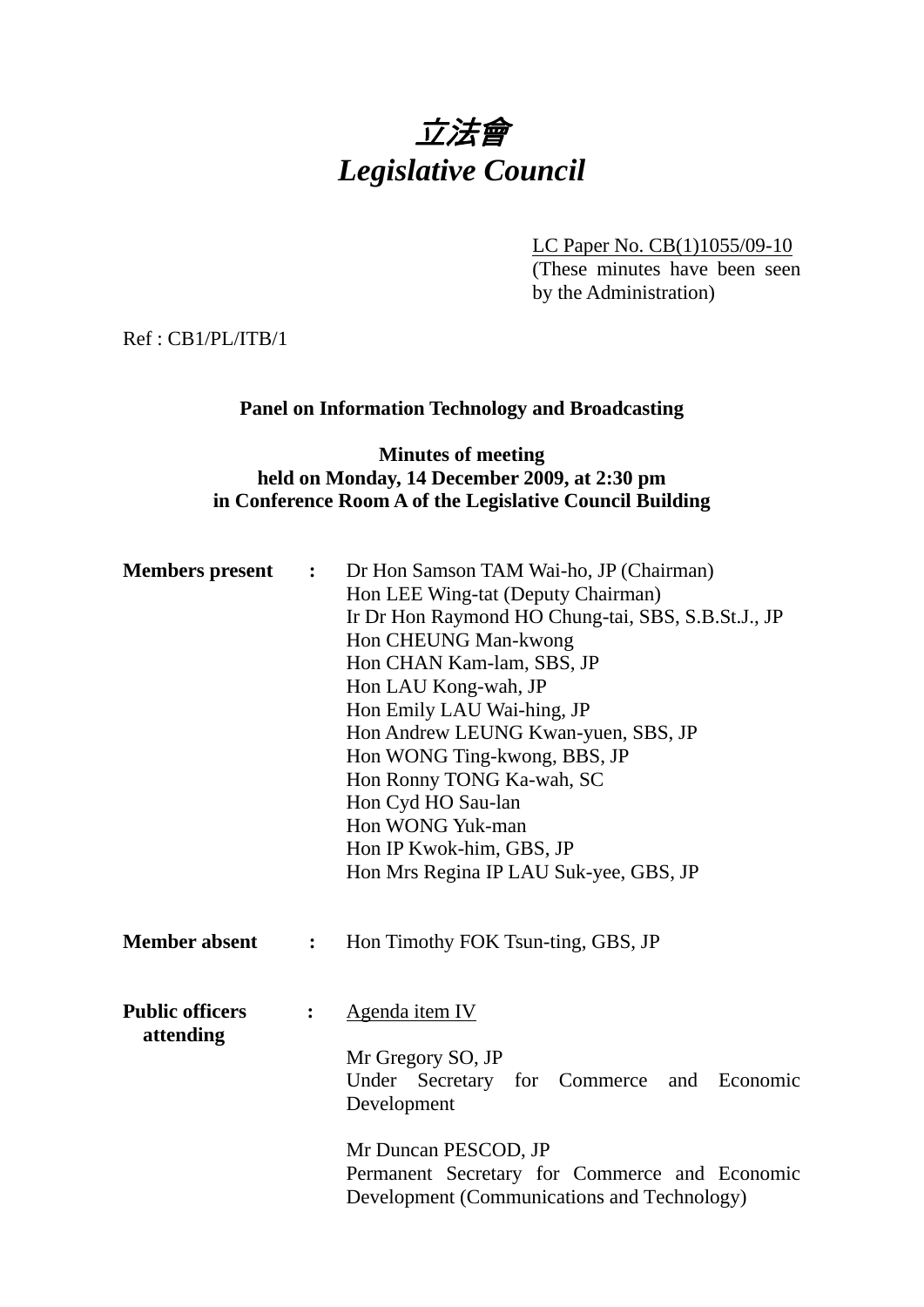Mr Jeremy GODFREY Government Chief Information Officer

Mr Stephen MAK, JP Deputy Government Chief Information Officer (Consulting and Operations)

Mr Jason PUN Senior Manager (Digital Economy Facilitation) Office of the Government Chief Information Officer

#### Agenda item V

Mr Duncan PESCOD, JP Permanent Secretary for Commerce and Economic Development (Communications and Technology)

Mr Alan SIU, JP Deputy Secretary for Commerce and Economic Development (Communications and Technology)

Mr Aaron LIU Principal Assistant Secretary for Commerce and Economic Development (Communications and Technology)A

Mr T F SO Assistant Director (Operation) Office of the Telecommunications Authority

Agenda item VI

Mrs Rita LAU, JP Secretary for Commerce and Economic Development

Mr Duncan PESCOD, JP Permanent Secretary for Commerce and Economic Development (Communications and Technology)

Mr Alan SIU, JP Deputy Secretary for Commerce and Economic Development (Communications and Technology)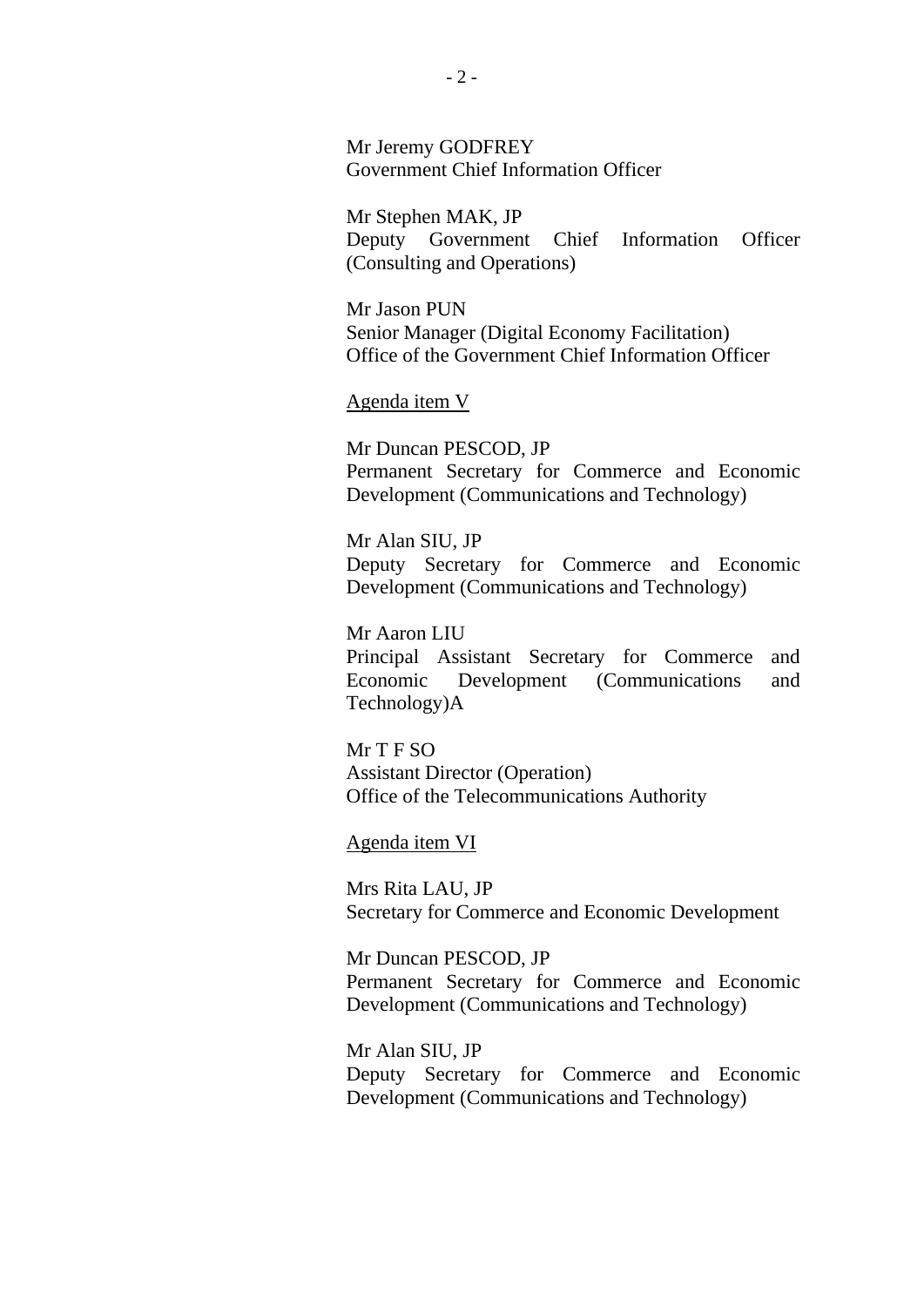|                                                                            | <b>Attendance by</b><br>invitation                                                                                                                                                                                                                                                                                                       |  | Agenda item IV                                             |  |  |
|----------------------------------------------------------------------------|------------------------------------------------------------------------------------------------------------------------------------------------------------------------------------------------------------------------------------------------------------------------------------------------------------------------------------------|--|------------------------------------------------------------|--|--|
|                                                                            |                                                                                                                                                                                                                                                                                                                                          |  | <b>Hong Kong Internet Registration Corporation Limited</b> |  |  |
|                                                                            |                                                                                                                                                                                                                                                                                                                                          |  | Mr Jonathan SHEA<br><b>Chief Executive Officer</b>         |  |  |
|                                                                            |                                                                                                                                                                                                                                                                                                                                          |  | Agenda item VI                                             |  |  |
|                                                                            |                                                                                                                                                                                                                                                                                                                                          |  | <b>Film Development Council</b>                            |  |  |
|                                                                            |                                                                                                                                                                                                                                                                                                                                          |  | Mr Wellington FUNG<br>Secretary-General                    |  |  |
| <b>Clerk in attendance : Ms YUE Tin-po</b><br>Chief Council Secretary (1)3 |                                                                                                                                                                                                                                                                                                                                          |  |                                                            |  |  |
| <b>Staff in attendance</b>                                                 |                                                                                                                                                                                                                                                                                                                                          |  | : Mr Bonny LOO<br><b>Assistant Legal Advisor 3</b>         |  |  |
|                                                                            |                                                                                                                                                                                                                                                                                                                                          |  | Ms Annette LAM<br>Senior Council Secretary (1)3            |  |  |
|                                                                            |                                                                                                                                                                                                                                                                                                                                          |  | Ms May LEUNG<br>Legislative Assistant (1)6                 |  |  |
| I.                                                                         |                                                                                                                                                                                                                                                                                                                                          |  |                                                            |  |  |
|                                                                            | <b>Confirmation of minutes of meeting</b><br>(LC Paper No. CB(1)518/09-10<br>Minutes of special meeting held on<br>$\mathbb{H}^{\mathbb{H}}$ .<br>20 October 2009)                                                                                                                                                                       |  |                                                            |  |  |
|                                                                            | The minutes of the meeting held on 20 October 2009 were confirmed.                                                                                                                                                                                                                                                                       |  |                                                            |  |  |
| II.                                                                        | Information paper issued since the last meeting<br>LC Paper Nos. $CB(1)664/09-10(01)$ , -- Two submissions from Taxi and<br>$(02)$ and $(03)$<br>Public Light Bus Concern Group<br>"MTR/tunnel/mobile service<br>(Chinese version only)<br>on<br>licence fees" or "administrative<br>fees" and the Administration's<br>initial response) |  |                                                            |  |  |

 $\overline{\phantom{0}}$ 

Action

2. Members noted that the above papers had been issued for the Panel's information.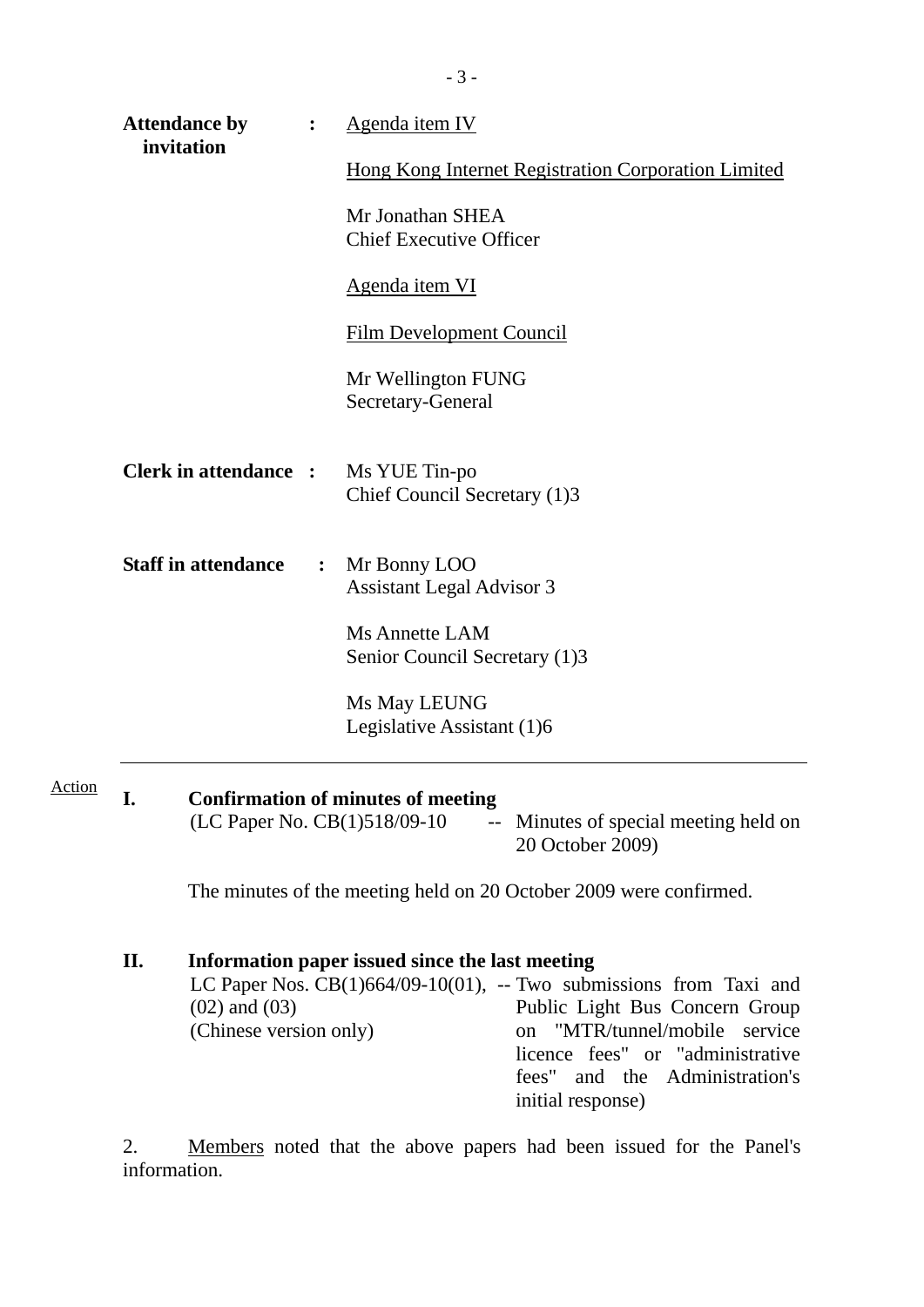## $Action$

#### **III. Date of next meeting and items for discussion**

 $(LC$  Paper No.  $CB(1)602/09-10(01)$  -- List of outstanding items for discussion

LC Paper No.  $CB(1)602/09-10(02)$  -- List of follow-up actions)

3. Members noted that the next regular meeting would be held on 11 January 2010 at 2:30 pm at Conference Room A to discuss the following items:

- (a) Making available radio spectrum in the 850MHz, 900MHz and 2000MHz bands for public mobile services; and
- (b) Establishment of the unified regulator for the electronic communications sector.

(*Post-meeting note*: At the request of Hon Andrew LEUNG Kwan-yuen and with the concurrence of the Chairman, an additional item "Chargeable mobile content services delivered via Short Messaging Services" was included in the agenda for the meeting.)

### **IV. Progress update of the review of the Administration of Internet domain names in Hong Kong**

| (LC Paper No. CB(1)602/09-10(03) -- Administration's paper on progress                   | update of the review of the<br>administration of Internet domain<br>names in Hong Kong                                    |
|------------------------------------------------------------------------------------------|---------------------------------------------------------------------------------------------------------------------------|
| LC Paper No. $CB(1)602/09-10(04)$ -- Paper on review on administration                   | of Internet domain names in Hong<br>Kong prepared by the Legislative<br>Council Secretariat (updated<br>background brief) |
| LC Paper No. $CB(1)602/09-10(05)$ -- Submission from Hong Kong<br>(English version only) | Internet Service Providers<br>Association                                                                                 |
| LC Paper No. $CB(1)656/09-10(01)$ -- Letter from Assistant Legal                         | Adviser to the Administration<br>dated 10 December 2009                                                                   |
| LC Paper No. $CB(1)656/09-10(02)$ -- Administration's                                    | dated<br>paper                                                                                                            |

11 December 2009 in response to letter from Assistant Legal Adviser as set out in LC Paper No. CB(1)656/09-10(01))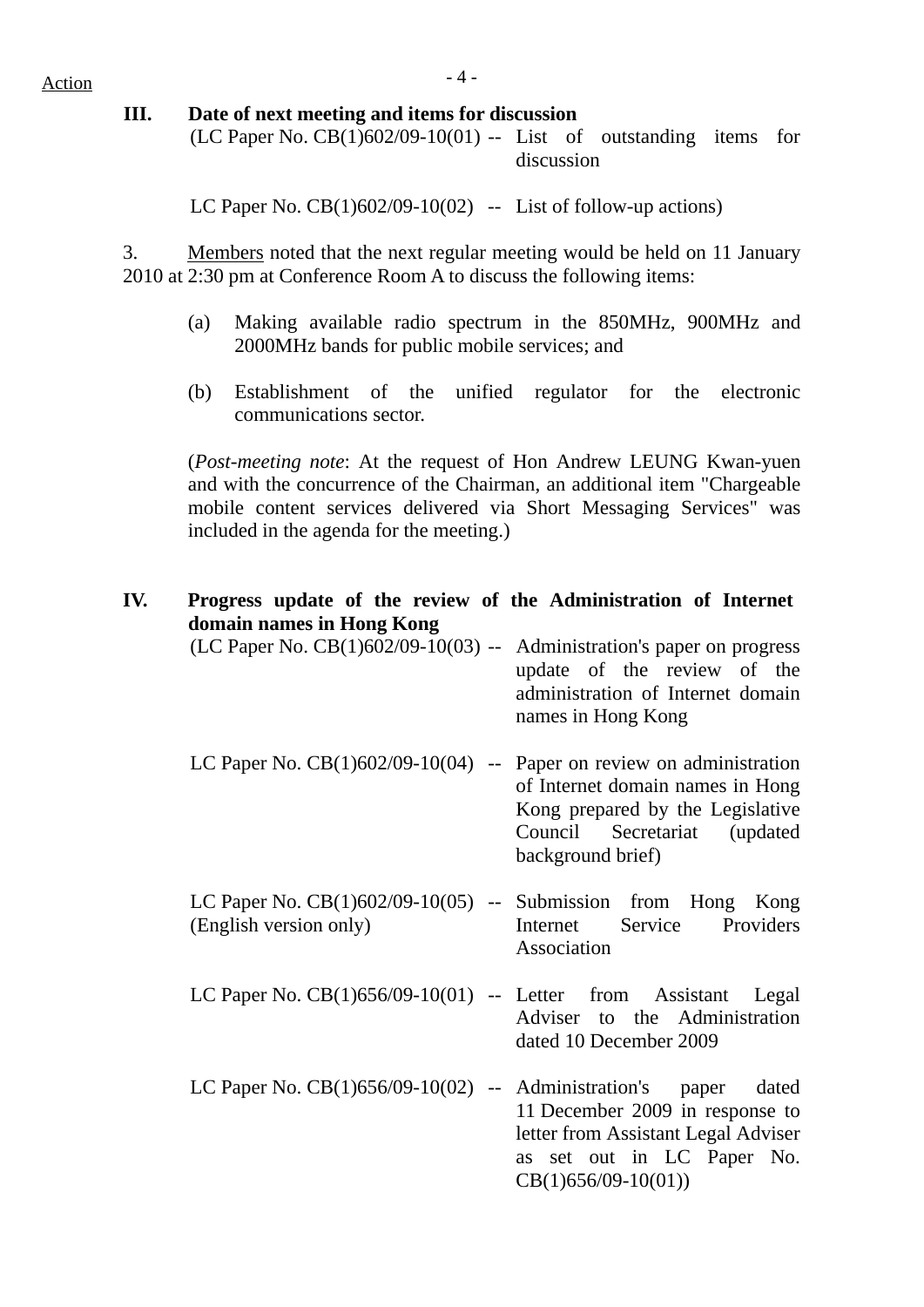#### Presentation by the Administration

4. At the invitation of the Chairman, the Under Secretary for Commerce and Economic Development (USCED) updated members on the latest progress on implementing the recommendations arising from the review of the administration of Internet domain names in Hong Kong. He also briefed members on the recent development relating to the Chinese language country code top level domain (ccTLD) for Hong Kong. Details of the appointment of the Consultative and Advisory Panel (CAP) of Hong Kong Internet Registration Corporation Limited (HKIRC), the draft Memorandum of Understanding (MOU) documentation comprising a legally-binding Designation Agreement (the Agreement) together with a non-binding MOU and the introduction of the Chinese language ccTLD for Hong Kong were set out in the Administration Paper (LC Paper No. CB(1)602/09-10(03). USCED invited members to comment on the draft MOU documentation. He said that taking into account members' comments and following the approval by the HKIRC Board of Directors (the Board) of the MOU documentation at its meeting in January 2010, the MOU documentation was targeted to be signed in the first quarter of 2010.

#### Discussion

Admin

## *Termination arrangement and protection of privacy*

5. Ms Cyd HO referred to the termination provisions in the draft Agreement whereby both parties concerned (the Government and HKIRC) had the right to terminate the Agreement upon giving due notice. She enquired whether, in the event of a termination, a mechanism would be put in place to protect the privacy of the registrants' data in the handing over of such data to the new designee, and whether provisions had been included in the MOU documentation for those registrants to retrieve their personal data if they did not wish to use the service of the new designee.

6. In response, USCED and the Government Chief Information Officer (GCIO) said that the draft Agreement contained provisions which obliged HKIRC to transfer its duties and relevant assets to a successor registry in a way which would protect the interests and preserve the rights of ".hk" domain name registrants. HKIRC was also required to ensure that there was no failure or disruption in the provision of services of domain name registration and domain name system in the transfer. They highlighted that the handing over would be made in compliance with the laws in force in Hong Kong including the Personal Data (Privacy) Ordinance (Cap. 486) which would require HKIRC to obtain the prior consent of the registrants before handing over the data to the new designee. The Administration would discuss with HKIRC to include in the MOU documentation the option and arrangements for registrants not to continue with the new designee. At the Panel's request, the Administration undertook to provide a paper on measures to be put in place in the event of a termination of the Agreement to safeguard privacy and protect personal data in the handing over of such data to the new designee, and the mechanism for registrants to opt out of the service of the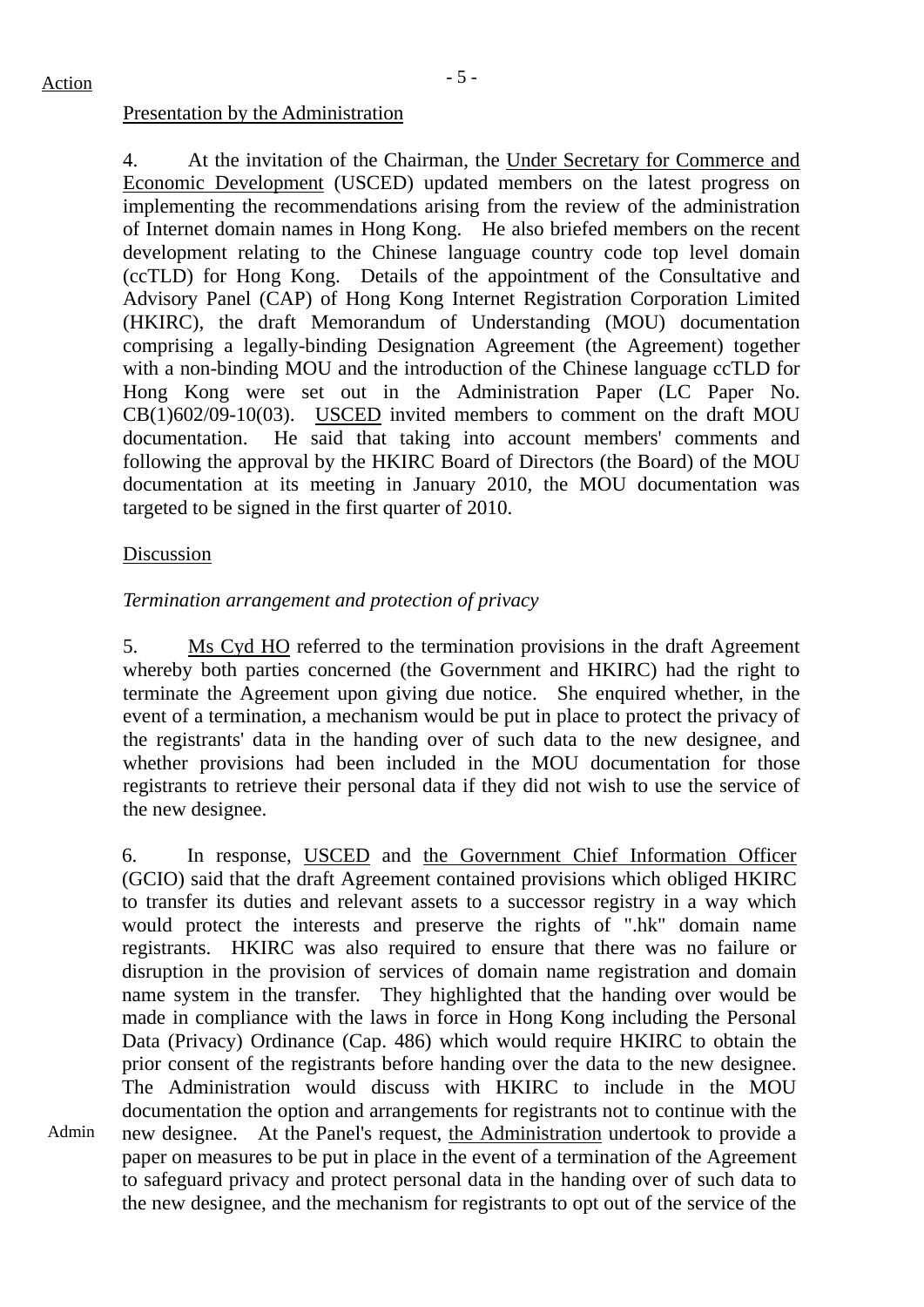new designee and retrieve their personal data.

## *Subscription fees and the use of surplus*

7. The Chairman and Ms Emily LAU noted that the subscription fees of ".hk" domain names were much higher than those of ".com" domain names. They urged HKIRC to consider lowering the charges so as to encourage more individuals and businesses to subscribe to ".hk". Noting that there were currently about 180 000 registrants subscribing to ".hk" domain names and the number of registrants was on the rise, the Chairman enquired about HKIRC's company policy on the deployment of company income/surplus. He called on the Administration to consider reaching an agreement with HKIRC to ensure effective deployment of the company reserves.

8. In response, USCED said that these issues were matters for HKIRC to determine and for CAP to advise on. The Chief Executive Officer of HKIRC (CEO/HKIRC) said that the Board, in consultation with the stakeholders via CAP, regularly reviewed the relevant fees and charges, having regard to the market situation, the charges of other providers, and prudent financial management. Apart from the sustained provision of quality service to the registrants, HKIRC had actively supported projects and related activities to promote the use of the Internet in Hong Kong for the benefits of the whole community. The Administration undertook to convey members' concerns to the Board through CAP for consideration.

Admin

## *The appointment of the Consultative and Advisory Panel*

9. Ms Emily LAU referred to the list of CAP members at Annex A to LC Paper No. CB(1)602/09-10(03). She enquired about the processes for the nomination and selection of individuals to serve on CAP. Noting that some nominated persons were not appointed to CAP, she enquired about the selection criteria and the reasons for non-selection. She also asked whether CAP members were appointed in their personal capacity or as representatives of their stakeholder groups tasked with the responsibility to facilitate communication between HKIRC and the stakeholder sectors they represented.

10. USCED responded that CAP, formed in June 2009, was made up of a broad spectrum of stakeholders and professionals to advise the Board on issues and company policies involving the governance and operation of HKIRC. CAP comprised 12 members nominated by organizations and associations from various stakeholders. Six former directors who had served on the Board and who accepted HKIRC's invitation to serve on CAP were also appointed to CAP for the first two years to provide continuity. GCIO highlighted that the Administration had not been involved in the selection of CAP members from amongst those nominated. To address members' and public concern over HKIRC's independence from the Government, HKIRC had selected representative organizations to make nominations and the Government had determined the composition of CAP following the independent recommendation of HKIRC. He advised that CAP members were not appointed in their personal capacity and would serve as a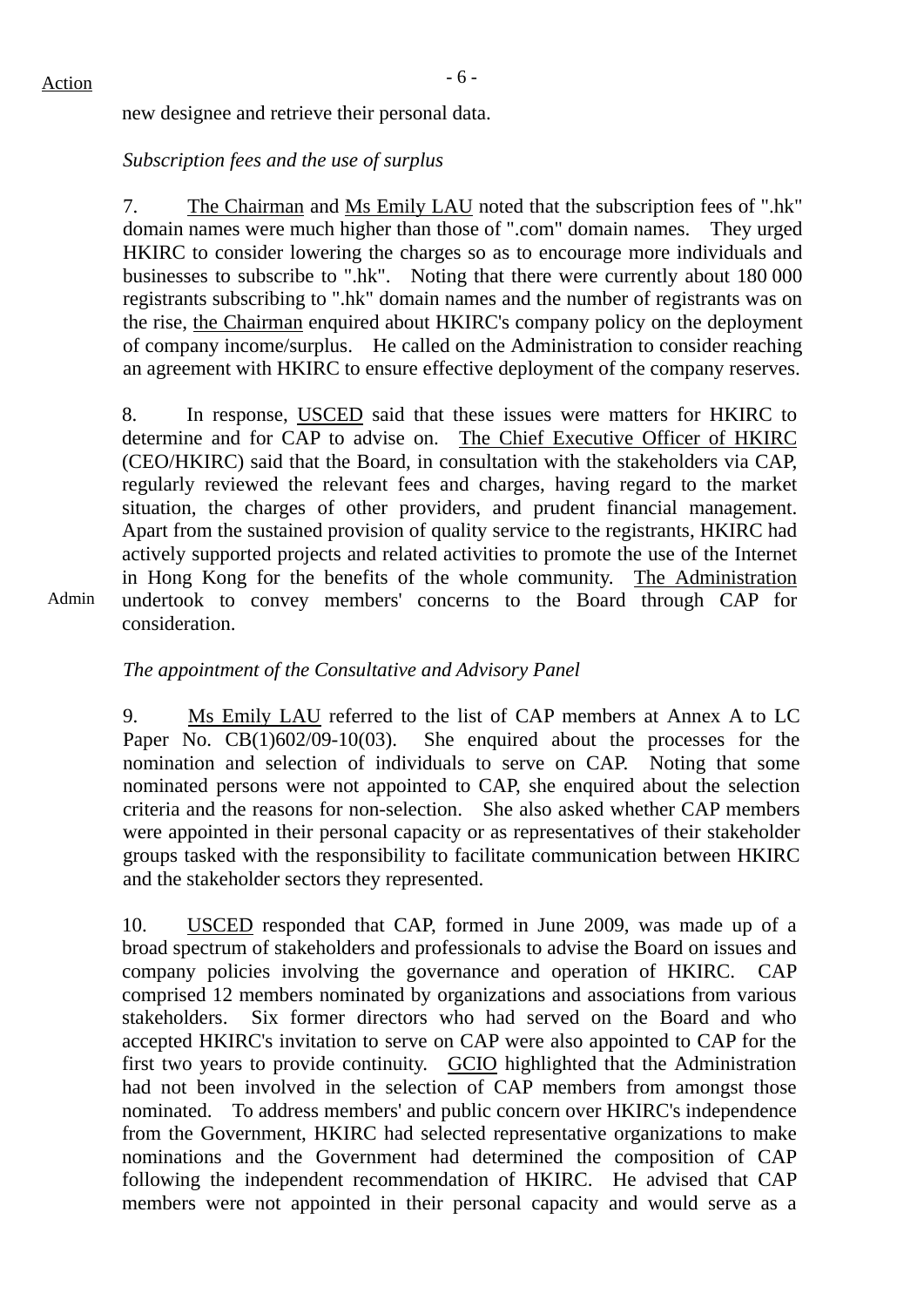communication link between their stakeholder groups and HKIRC. CEO/HKIRC added that to avoid overlapping of two persons representing the same organization, some nominees were not selected to serve on CAP. Ms Emily LAU enquired about the attendance of the Board and CAP, and whether the attendance records of the meetings were published on the HKIRC website. CEO/HKIRC undertook to follow-up.

#### Admin

11. Mr WONG Yuk-man noted that the selection of individuals to serve on CAP required the approval of at least 75% of the directors of HKIRC. He was concerned that the four Government-appointed directors which made up 50% of the Board membership would be able to control the membership of the CAP and veto any proposals that were not to the Administration's liking. He questioned why the number of Government-appointed directors could not be reduced.

12. USCED and GCIO explained that given the concern expressed that the Government-appointed directors should not dominate the decision-making process, the 75% approval requirement was proposed to ensure that those selected enjoyed wide support amongst elected and appointed directors, and that neither elected nor appointed directors on their own could determine the membership of CAP.

#### *Designation Agreement and MOU*

13. Ms Cyd HO referred to paragraph 8 of LC Paper CB(1)602/09-10(03) which stated that the draft Agreement imposed "a legally-enforceable duty on the part of HKIRC to, among other things, establish and maintain a complaint handling process to provide for conciliation or redress of grievances arising from domain name registration service", which "will help to uphold the principles in managing and administering ".hk" domain names in the public interest, including in particular upholding the rights of freedom of speech, of publication, of communication and of religious belief in accordance with the laws in force in Hong Kong". She pointed out that while Clause 11 of the Agreement provided that the validity, interpretation and implementation of the Agreement should be governed by the laws of Hong Kong, there was no requirement in the Agreement that the complaint handling process must have regard to the principles referred to in paragraph 8 of the paper. She also sought explanation of Clause 9 on Waiver and Clause 10 on Severability.

14. In response, USCED explained that the MOU documentation comprised a legally-binding Agreement together with a non-binding MOU. The Agreement covered legally binding elements such as the duties of HKIRC, intellectual property rights and termination arrangements while the MOU set out principles which both parties agreed to observe, but which could not be conveniently expressed in legally-binding language. He noted that Clause 2.1(g) of the draft MOU placed a duty on HKIRC to adopt the principles of upholding the rights of freedom of speech, of publication, of communication and of religious belief in its management and administration of ".hk" domain names. He further said that Clauses 9 and 10 of the draft Agreement were common provisions in legal commercial agreements. In response to members' enquiry, the Assistant Legal Adviser confirmed that those two clauses were "boilerplate" (i.e. standard) provisions commonly found in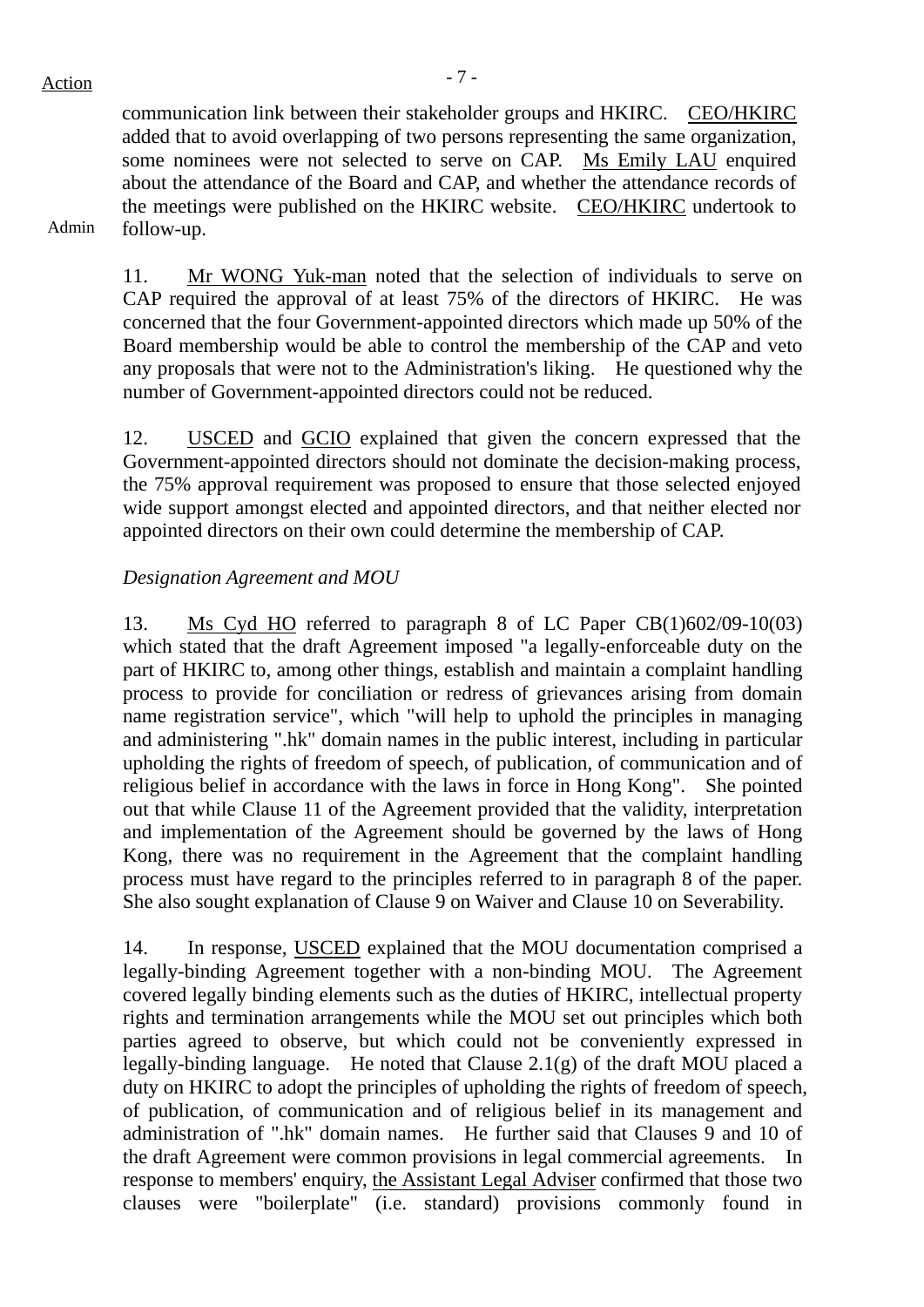commercial agreements.

15. Ms Cyd HO remained unconvinced. She said that although the principles were set out in Clause  $2.1(g)$  of the draft MOU, the MOU did not create any legally-binding obligations on either party. She questioned why the protection of these rights was not included in the draft Agreement and urged the Administration to consider including the said principles in the legally-binding Agreement. Mr WONG Yuk-man shared a similar view. In this connection, the Assistant Legal Adviser concurred with Ms HO that the principles set out in Clause 2.1(g) of the draft MOU did not create any legally-binding obligations on either party, and that the Administration might consider including in Clause 3 of the draft Agreement a provision to the effect that HKIRC must have regard to the principles set out in Clause 2.1 of the draft MOU in managing and administering the .hk domain names.

16. In response, USCED said that to retain a degree of flexibility, it was considered expedient to retain the principles which both parties agreed to observe in the MOU. GCIO added that if an individual had a grievance, he could seek redress and conciliation through the complaint handling process established under Clause 3.1(d) of the draft Agreement. The MOU also provided for an open and transparent dispute procedure, with the ultimate sanction being to dissolve the Agreement. In the event of a termination of the Agreement which was unlikely, the Agreement also placed post-termination obligations on HKIRC to ensure a smooth transition to protect the public interest.

Admin 17. At the request of Ms Cyd HO and Ms Emily LAU, the Administration undertook to provide a definition of "competent authority" in Clause 10.1 of the draft Agreement, as well as a written response to the comments raised by the Legal Service Division (LSD) of the Legislative Council Secretariat as contained in LC Paper No. CB(1)656/09-10(01) before finalizing and executing the Agreement and the MOU. USCED said that the suggestions made by the LSD were mainly for the purpose of improving clarity and removing textual uncertainty in the draft Agreement and the draft MOU. The Administration would discuss the suggested comments and members' views with HKIRC and their respective legal advisers before finalizing the texts of the Agreement and the MOU.

#### Summing up

18. The Chairman requested the Administration to take note of members' views and to provide a written response pursuant to members' requests before finalizing the Agreement and the MOU.

(*Post-meeting note*: The Administration's written response in respect of paragraphs 6, 7 and 17 was circulated to members vide LC Paper No. CB(1)1029/09-10(01) on 28 January 2010.)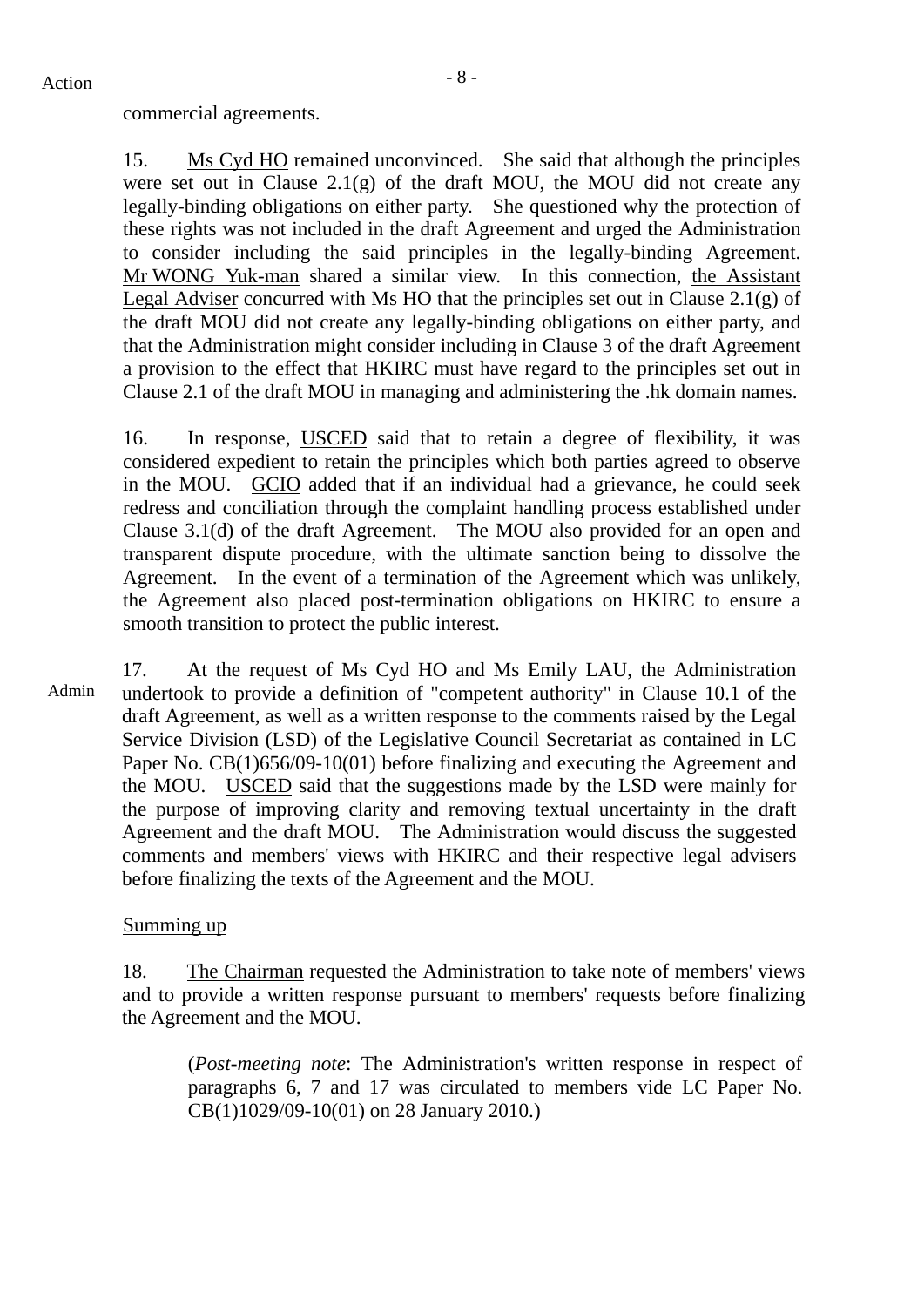| V. | Digital terrestrial television update<br>(LC Paper No. $CB(1)602/09-10(06)$ -- Administration's paper on progress                            | update on the implementation of<br>digital terrestrial television<br>broadcasting                                                                                 |
|----|----------------------------------------------------------------------------------------------------------------------------------------------|-------------------------------------------------------------------------------------------------------------------------------------------------------------------|
|    | LC Paper No. $CB(1)602/09-10(07)$ -- Paper on the progress of the                                                                            | implementation of digital<br>terrestrial television broadcasting<br>in Hong Kong prepared by the<br>Legislative Council Secretariat<br>(updated background brief) |
|    | LC Paper No. $CB(1)658/09-10(01)$ -- Administration's<br>(tabled at the meeting and<br>subsequently issued via email on<br>15 December 2009) | paper<br><sub>on</sub><br>digital terrestrial television latest<br>progress of implementation<br>(power-point presentation<br>materials)                          |

#### Presentation by the Administration

19. Following a brief introduction by the Permanent Secretary for Commerce and Economic Development (Communications and Technology) (PSCED(CT)), the Principal Assistant Secretary for Commerce and Economic Development (Communications and Technology (A)) (PASCED(CT)A) gave a power-point presentation on the latest progress of implementation of the digital terrestrial television (DTT) services including progress on network rollout, supply of receiver products in the consumer electronics market, public response and the latest publicity. Details were set out in the Administration Paper (LC Paper No. CB(1)602/09-10(06) and power-point materials in LC Paper No. CB(1)658/09-10(01).

## Discussion

*DTT coverage and reception* 

20. Mr WONG ting-kwong noted that five new fill-in stations would be launched on 31 December 2009, and 17 more would be constructed between 2010 to 2011. He enquired about the DTT coverage after the completion of these additional stations, and whether there would still be places that could not receive DTT signals.

21. PASCED(CT)A replied that the launch of the five new stations by end 2009 would further extend the digital coverage to about 85% of the population, or an additional 700 000 people would be covered. The completion of 17 more fill-in stations would bring the ultimate DTT coverage on par with that of the existing analogue coverage (i.e. more than 99% of the population). However, due to the hilly terrain of Hong Kong, certain places, especially areas with less population,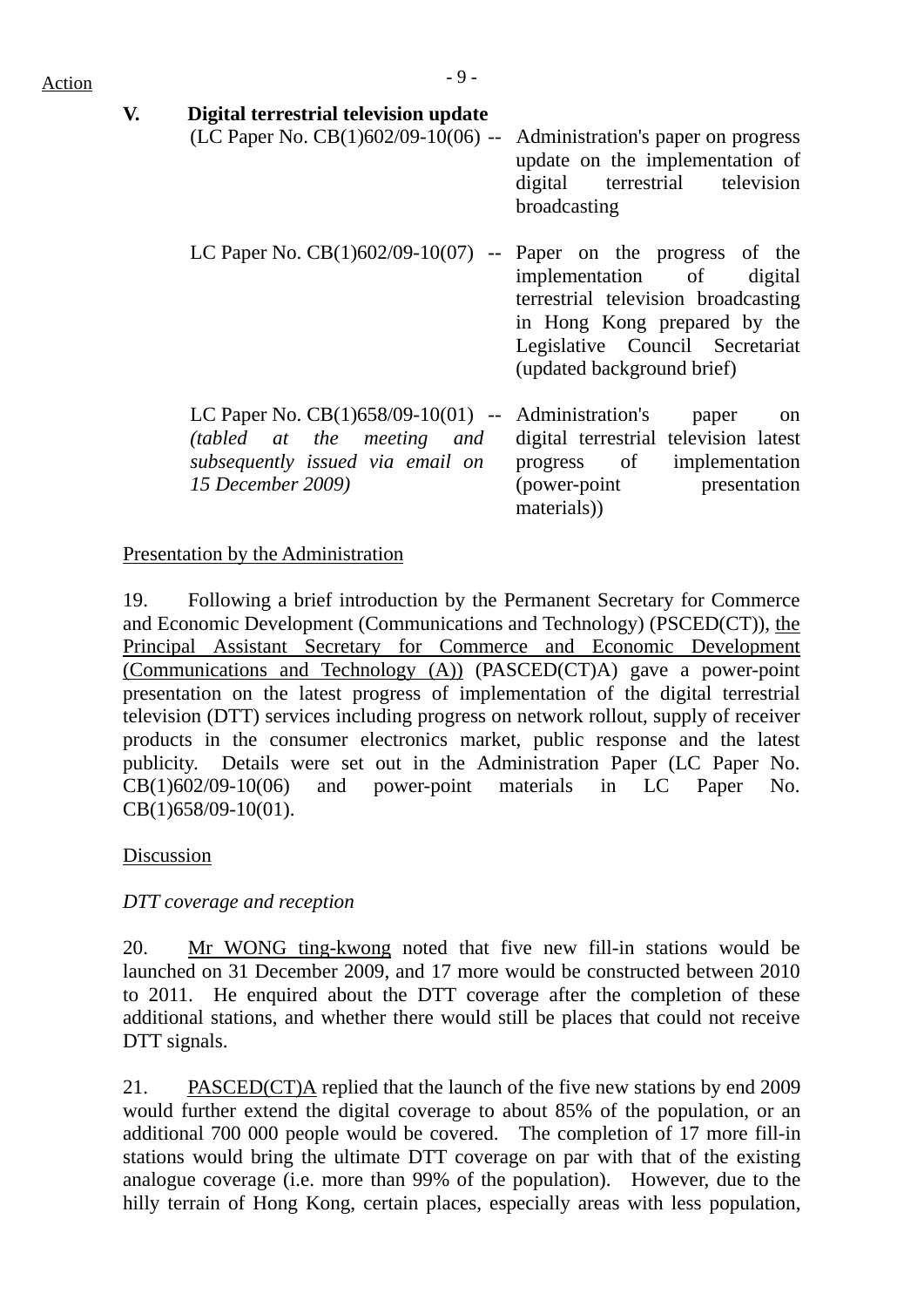might suffer unsatisfactory DTT reception. He said that the Administration would closely monitor the situation and liaise closely with the two free television programme service licensees to study how best to maximize the DTT coverage and improve television reception.

## *Capability of Asia Television Limited*

22. Mr LEE Wing-tat expressed concern that the quality and variety of the television programmes provided by the Asia Television Limited (ATV) were far from satisfactory. He held the view that ATV had under-performed in respect of its digital high-definition television (HDTV) programmes commitment. He noted with grave concern the recent press report about the resignation of ATV's Chairman, and questioned ATV's capability in fulfilling the licence requirement of providing quality service and alternative programme choices for the viewing public.

23. In response, PSCED(CT) said that ATV and the Television Broadcasts Limited (TVB) had been assigned three digital multiplexes to provide DTT services to the viewing public. They shared one multiplex for the digital simulcast of their four analogue television programmes. In addition, each broadcaster took up one additional multiplex to provide new digital television programme channels and services. He said that the assessment of programme quality and standard was subjective depending on individual preferences, and the choice of programming was essentially a matter for the broadcasters to determine in response to market demand. Both ATV and TVB were in the process of reviewing the roll out of their DTT channels with a view to introducing a greater variety of television programmes (both standard definition television (SDTV) and HDTV) originated from Hong Kong, the Mainland and Taiwan as well as increasing the total digital television broadcast time. He said that the two broadcasters had taken the lead in launching DTT services. So far, the provision of DTT services was in line with their commitment and in time with the overall roll-out plan. The Administration would take into consideration all relevant factors in assessing the capability of the licensees. As regards the change in ATV's chairmanship, PSCED(CT) said that the management of ATV had assured the Administration that the change would not affect the operation of ATV, and the Administration would closely monitor developments.

24. The Chairman noted members' concern and informed the meeting that the issue of "Mid-term review of the domestic free television programme service licences" had been tentatively scheduled for discussion in March 2010. Mr LEE Wing-tat urged that a special meeting be held as soon as practicable to review the capability of ATV. Sharing a similar view, Ms Cyd HO also called for an early meeting to discuss the issue, preferably by end December 2009 or in January 2010. Mr CHAN Kam-lam however cautioned against the LegCo's intervention in ATV's change in management which was an internal matter of ATV unless it was established that ATV could no longer fulfill its licence obligation. The Chairman requested the Administration to liaize with the Broadcasting Authority to expedite the mid-term review and to revert to the Panel as soon as practicable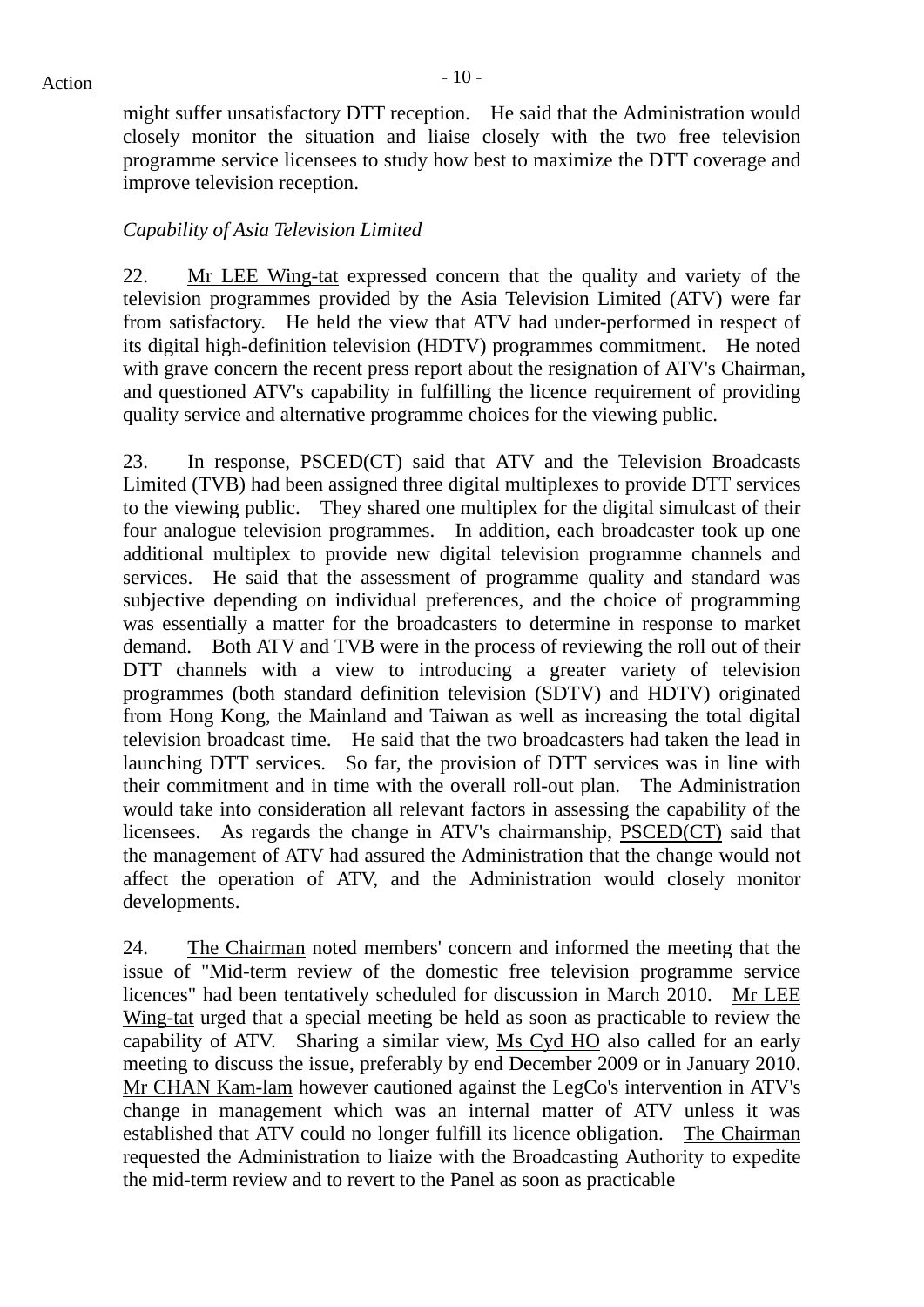# $Action$

#### **VI. Review of Film Development Fund**

- (LC Paper No. CB(1)602/09-10(08) -- Administration's paper on report on the review of the operation of the Film Development Fund Scheme
- LC Paper No.  $CB(1)602/09-10(09)$  -- Paper on the review of Film Development Fund prepared by the Legislative Council Secretariat (updated background brief)

LC Paper No. CB(1)658/09-10(02) -- Administration's paper on *(tabled at the meeting and subsequently issued via email on 15 December 2009)*  report on review of the operation of the Film Development Fund Scheme (power-point presentation materials))

## Presentation by the Administration

25. Following a brief introduction by the Secretary for Commerce and Economic Development (SCED), the Deputy Secretary for Commerce and Economic Development (Communications and Technology) (DSCED(CT)) gave a power-point presentation on the review of the operation of the Film Development Fund (FDF) Scheme and the proposed measures to improve the operation of the Scheme in response to the needs of the local film industry. Details were set out in the Administration's paper (LC Paper No. CB(1)602/09-10(08)) and power-point materials (LC Paper No. CB(1)658/09-10(02)). In brief, the Finance Committee (FC) had approved an injection of \$300 million into FDF with an expanded scope to fund small-to-medium film productions. From October 2007 (when the FDF started to receive applications for financing film productions) up to 31 October 2009, a total of 22 applications had been received. Of these, 14 had been approved at a total funding amount of \$38.8 million. As regards other film-related projects which were beneficial to the healthy and long term development of the film industry, a total of 35 applications had been approved since July 2007, with a total approved funding at \$52.4 million. As at end October 2009, the uncommitted balance of FDF was \$213.9 million. DSCED(CT) said that the FDF had been found to be effective in nurturing new blood and in promoting the long-term sustainable development of the film industry. Subject to the views of Panel members, the proposed improvement measures would be implemented with effect from the first quarter of 2010. The FC would be informed of the review.

## Discussion

## *Promoting long-term development of the film industry*

26. Mrs Regina IP commended the Administration for the successful implementation of the FDF Scheme which had been effective in nurturing new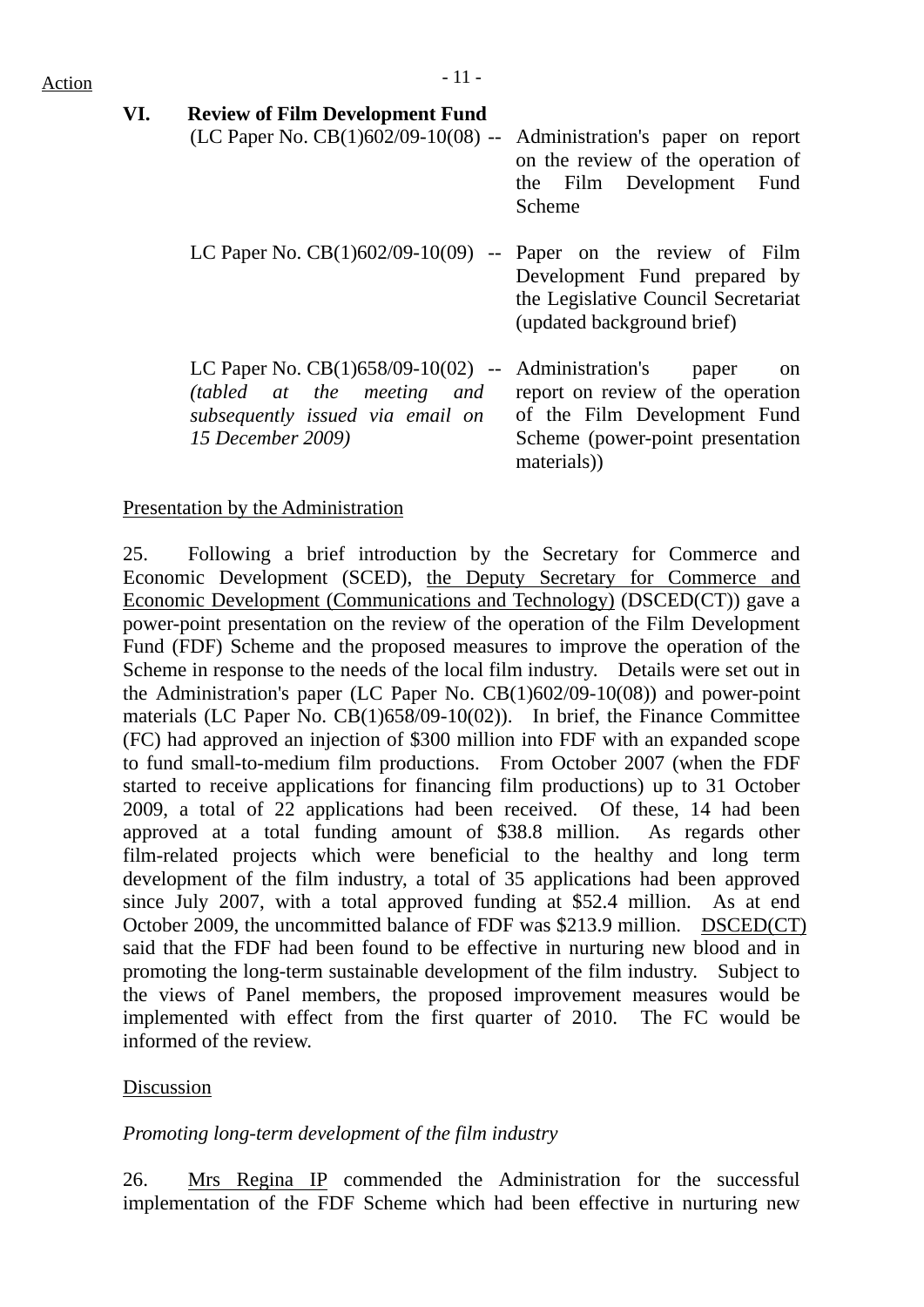directors and producers, as well as assisting small-to-medium companies in film production. She also welcomed the proposed measures drawn up to better meet the needs of the local film industry. She invited views from the Administration and the industry on areas for improvement and specific measures to leverage on the advantages of the local film industry to further promote the long-term healthy development of the industry.

27. In response, SCED said that the Government attached great importance to promoting the development of the film industry which was a flagship of the creative industries. Efforts had been and would continue to be made to capitalize on the business opportunities arising from the liberalization measures under the "Mainland and Hong Kong Closer Economic Partnership Arrangement" (CEPA), to step up cooperation with the Mainland film market and to actively support the local film industry in expanding the Mainland, Taiwan and Southeast Asian markets for Hong Kong movies.

28. The Secretary-General of the Film Development Council (SG/FDC) added that the liberalization measures under CEPA had provided the golden opportunities to access the huge Mainland film market. To make full use of the advantages provided under CEPA, the "Hong Kong Film: New Action" project was rolled out in December 2008. The objective of the project was to open up more business opportunities for the local film industry in the Mainland and the Southeast Asian markets, to promote local film directors of the new generation to these markets, to nurture film talents, and to facilitate the long-term development of the Hong Kong film industry. Delegations formed by members of the Hong Kong film industry had paid visits to Guangdong and Beijing to promote Hong Kong movies as well as films co-produced by Hong Kong and the Mainland. Under the banner of "Hong Kong Film: New Action" during the "Hong Kong International Film & TV Market" held in March 2009, exchange forums and promotional booths were organized for the new generation directors to meet with buyers, distributors and producers from the Mainland, Taiwan and the Southeast Asian countries including Singapore and Malaysia, to pave way for future co-operations (including investments, sales and distribution) and establish market network to attract more investments from outside Hong Kong. Business matching had in fact brought about some successful cases of joint venture. Continued efforts would be made in this regard.

## *Nurturing talents*

29. Mr CHAN Kam-lam said that training for artistes and various members of a film production crew was important to lay a solid foundation for the long-term sustainable development of the local film industry. Referring to the golden era in the 60s and 70s where local films and artistes were well sought after by audiences in the Southeast Asian region, he urged the Administration to put in more resources on nurturing new blood and successors so as to provide the new impetus to regain the popularity of Hong Kong films in the region. Mr WONG Ting-kwong held a similar view. He called on the Administration to actively explore and examine effective means, in collaboration with training institutes, for nurturing both frontstage and back-stage staff to help revive the local film industry.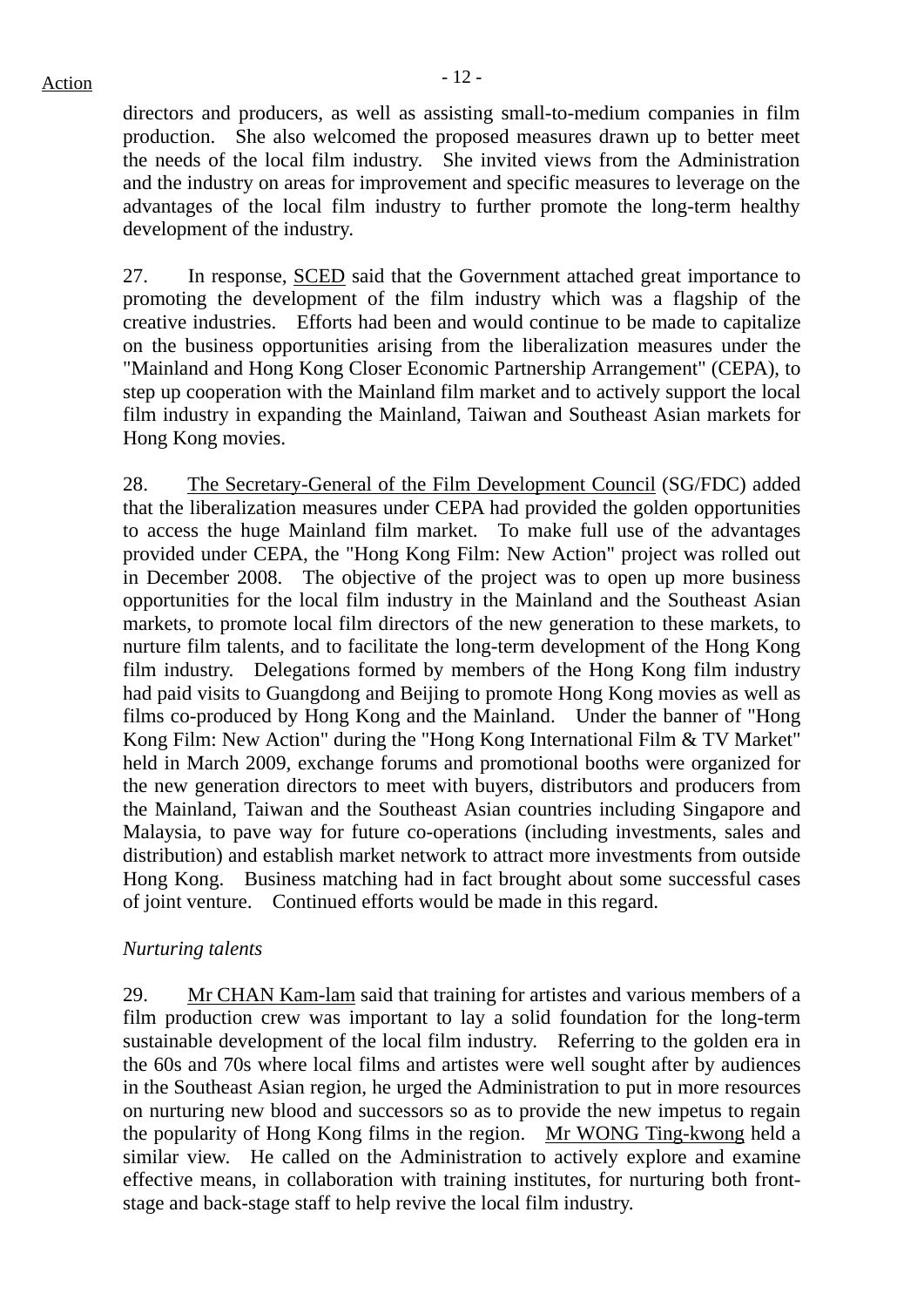30. In response, SCED and DSCED(CT) said that to address the industry's concern about the successor problem, more resources would be deployed for the training of film practitioners and young talents. In addition to the existing courses for television (TV) and film production crew organized by the Academy for Performing Arts, the Hong Kong Baptist University (HKBU) would be provided with funding support for launching an Academy of Film to offer degree and diploma courses related to movie production. The move would help attract more young talents to join the film industry, enabling the industry to nurture successors and enhance both the quality and quantity of local film productions. Funding support would also be provided to finance the research and development of new film-related technology as well as the production of teaching kits to incorporate elements of film and animation in the new secondary curriculum of visual arts.

31. Ms Cyd HO expressed concern that traditional skills on hair-setting, costume and stage properties making which were often passed on through the apprenticeship scheme might be lost with the institutionalization of training in tertiary institutes. She said that apart from theoretical training at tertiary level for film producers and directors, practical skill training for other ancillary film-related trades (such as props men, mechanics, floor managers, and production assistants, etc) were also important to cater to the industry's needs for different talents at various skill levels.

32. SCED agreed that theoretical training and practical skills were both important. She said that some actors and camera men had become famous directors through the apprenticeship mode of training in the past. She assured members that in drawing up the course curriculum, the HKBU had discussed and sought the views of the film industry to ensure that the training curriculum would meet the practical needs of the industry. DSCED(CT) reiterated that degree and diploma courses on various film-related trades would be offered to suit students' preferences and to meet the industry's needs for different skills.

33. Mrs Regina IP opined that knowledge about history and literature was a core element essential for the development of creative industries. It was therefore important that more efforts be made on the education front to help cultivate and enhance the cultural level and quality of Hong Kong people. Concurring with Mrs IP, Mr WONG Ting-kwong said that the nurturing of talents for the film industry was a long-term effort that required ongoing cross-departmental collaboration and coordination among relevant bureaux including the Home Affairs Bureau and the Education Bureau. SCED undertook to convey members' views to the relevant bureaux.

Admin

## *Extending the scope of FDF Scheme*

34. Mr WONG Ting-kwong said that Members of the Democratic Alliance for Betterment and Progress of Hong Kong supported the proposed improvement measures to raise the ceiling of the production budget of a FDF-financed film project from \$12 million to \$15 million; to raise the upper limit of Government's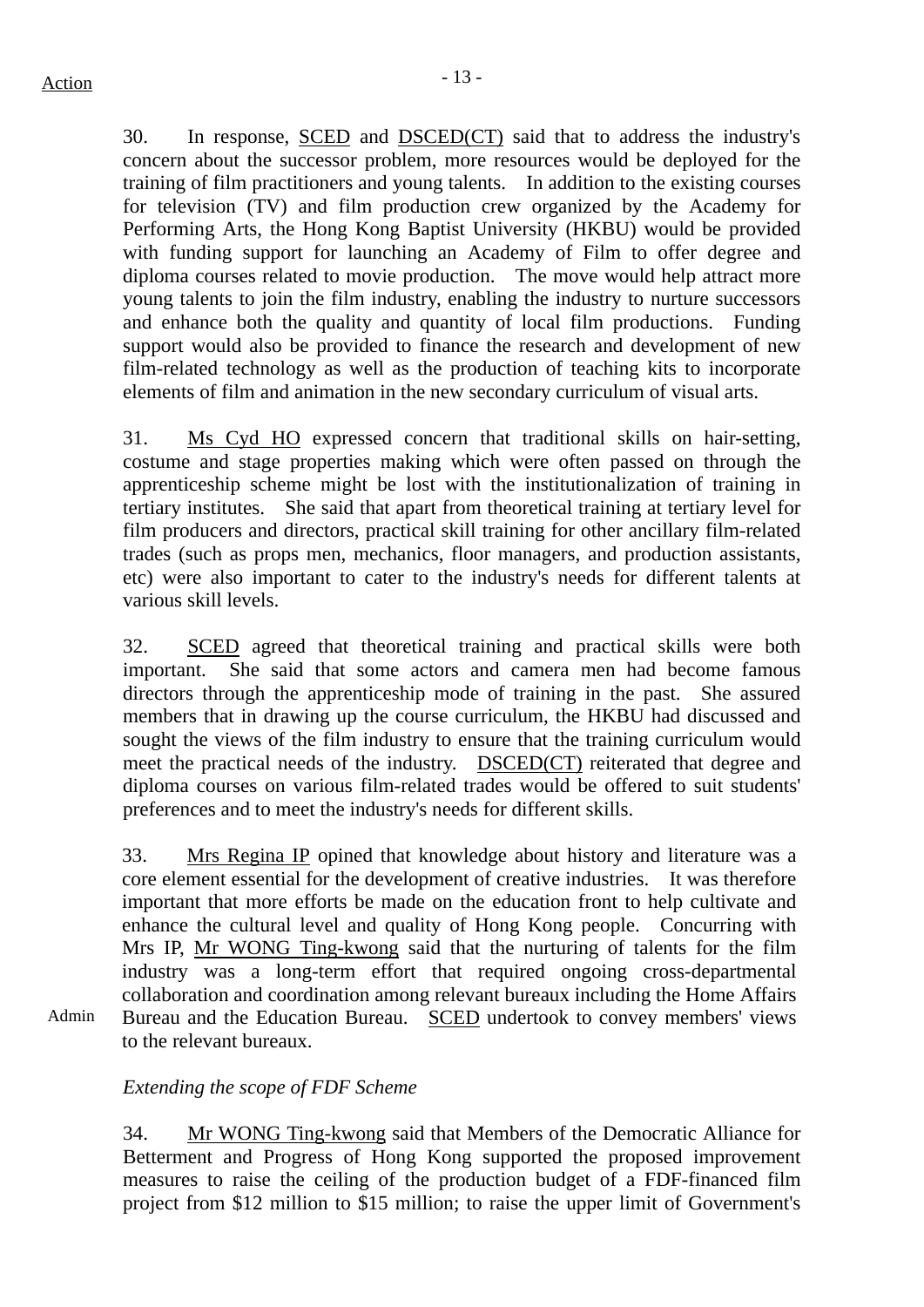contribution per approved film project from 30% to 40%, and to remove the 10 years' time-limit for relevant film-making experience in respect of the applicant, the film director or producer. Noting that there was an uncommitted balance of \$213.9 million as at end October 2009, he urged the Administration to consider lowering the threshold for approving funding support so that more film productions could benefit from the Scheme. Suggestion was also made for the Administration to consider extending the FDF Scheme to also finance TV programme productions such as TV drama series. Sharing a similar view, the Chairman called on the Administration to explore support measures to assist independent local production companies to produce and market TV programmes for the local and the Mainland TV stations.

35. In response, SCED said that funding support under FDF Scheme was approved in accordance with the terms and criteria as approved by the FC. Changes in the coverage and eligibility criteria of the FDF Scheme would require comprehensive policy consideration and FC's approval. SCED agreed to take note of the suggestion for consideration.

36. Mr WONG Yuk-man expressed support for the FDF Scheme and the proposed improvement measures. He however noted that the current pay for script writing was too meager to attract people of the right calibre to engage in script writing. He suggested the Administration to consider providing financial incentive similar to the subsidy scheme of Taiwan whereby bonus would be awarded to successful film projects to encourage quality production.

## *Revenue sharing in respect of films distributed in the Mainland*

37. The Chairman noted that the Administration could possibly recoup its investment for three of the four theatrically released films. He asked how much and by what time the sales income of a theatrically released film would be recouped, and whether the profits would be ploughed back to the Scheme to finance other film projects. He also enquired about the percentage of the total box office revenue receivable by the production companies in respect of a film distributed in the Mainland.

38. In reply, SCED said that the actual amount of revenue that would be made available for distribution to the financiers of the respective films had yet to be finalized, pending the finalized account and audited statement on the income and expenditure from the production companies. Any revenue that was recouped would go to the Treasury.

39. SG/FDC added that normally about 80% of the sales income of a film would be received 12 months after the film had been theatrically released. Due to currency control, so far about 40% of the sales income had been received. In general, production companies would share profits in the range of 8%-12% of the total box office receipts in respect of a film distributed in the Mainland as compared to around 20% revenue sharing in the local film market.

Admin